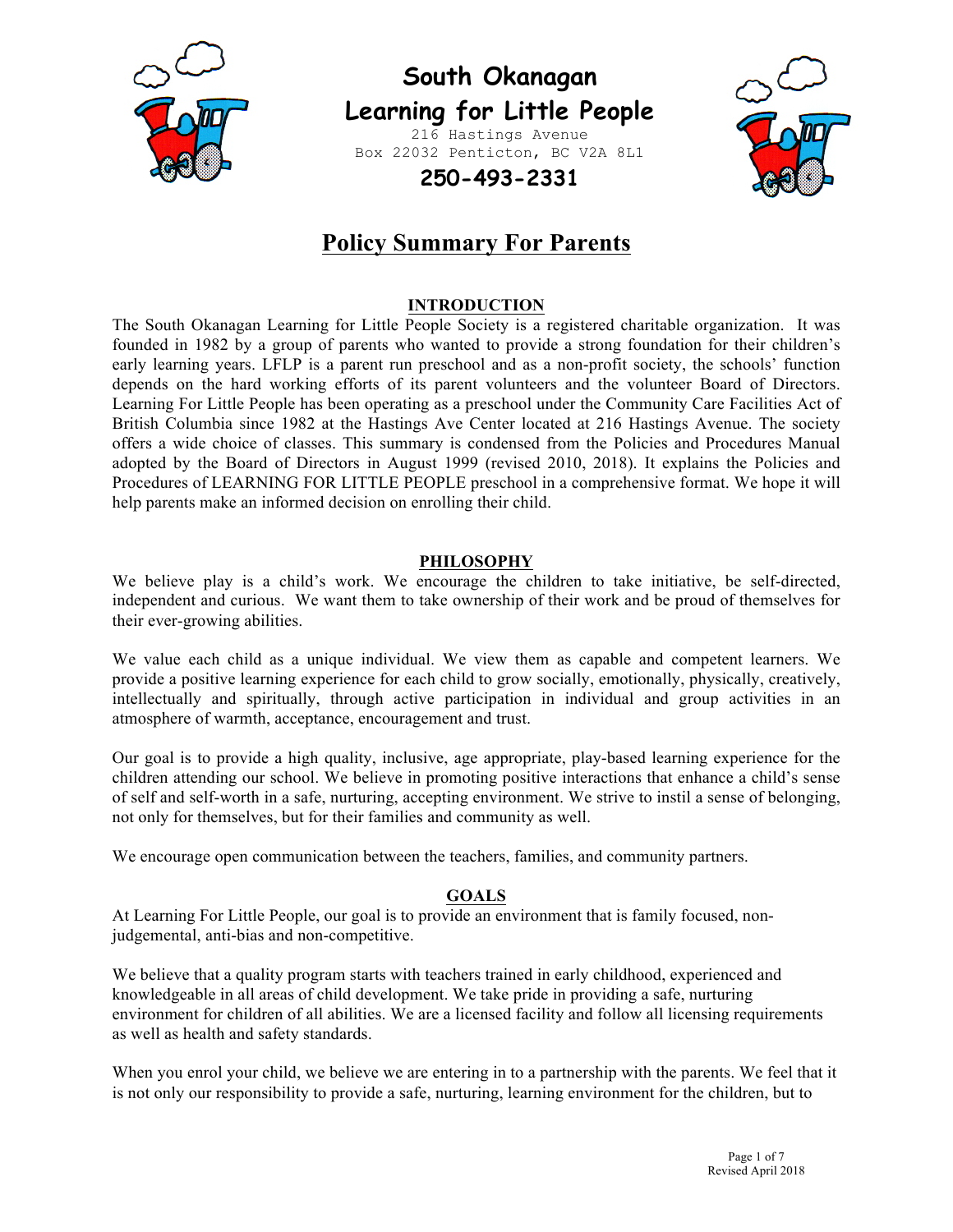also get to know our parents and their individual parenting styles and cultural beliefs. Each family is unique and should be respected for their individual differences.

We believe playing is a child's work. While a child pays they are learning to make sense out of their world. By investing quality time, energy and involving children in things that concern them, we are nurturing a love of learning.

We believe every child is a unique individual who deserves to be treated and cared for with respect. Individual learning styles need to be encouraged to enable the child to develop to their fullest potential.

#### **SCHOOL TERM**

The Preschool term runs from September until June. School will be closed during all public school holidays excluding Professional Development Days. Monthly tuition is due regardless of the number of days in the month, school holidays, closures, or absenteeism.

#### **DAILY ROUTINES**

The daily routine at the preschool is determined by the teachers in accordance with the philosophy and goals set out by the society. A typical daily routine includes: free play, art, circle time, show and tell, snack time, story time and outside time.

-Special activities, guest speakers, and field trips are a regular part of the planning. An overview of the activities in which the children will be engaged is sent home at the beginning of each month. It will allow parents to follow-up at home, prepare the child for their show and tell day and be informed of special events, etc. If you do not wish for your child to attend a specific field trip you will need to keep them home that day.

-Parents may visit the classroom at any time during their child's school hours.

-Children must be signed in not more than ten (10) minutes before class starts and collected promptly at dismissal. A child will be released to parents or person(s) authorized by the parent/ guardian only. If there is a custody agreement, it is a licensing requirement that a copy to be kept on file at the preschool.

-If the parent is late to pick up the child, the teacher will call after 15 minutes; if the parent cannot be reached, the teacher will call the emergency contact. If the child has not been picked up within 45 minutes, the teacher will call the Ministry of Children and Families

There will be a late fee assessed for people who are late picking up their child. For every minute past the pick up time a \$1.00 per minute charge will be assessed. This fee must be paid prior to the child's next class; otherwise they will not be able to attend.

-If the parent or authorized person appears impaired when picking up the child, the teacher will suggest an alternate adult such as the other parent or emergency contact. If the child is taken into a car with a person who appears impaired, the teacher will call 911.

-Children not in the LFLP program accompanying parents to the school or on field trips are the sole responsibility of the parent who brought them.

-Parents are required to provide slippers and a change of clothes for the child's cubby.

# **FIELD TRIPS AND SPECIAL EVENTS**

Parents MUST give written consent on the GENERAL CONSENT form allowing their child to go on any trips.

#### **CONSENT FORMS**

The Preschool issues consent forms prior to the start of school. *Licensing requires that parents complete, sign and return these forms on or before their child's first day.*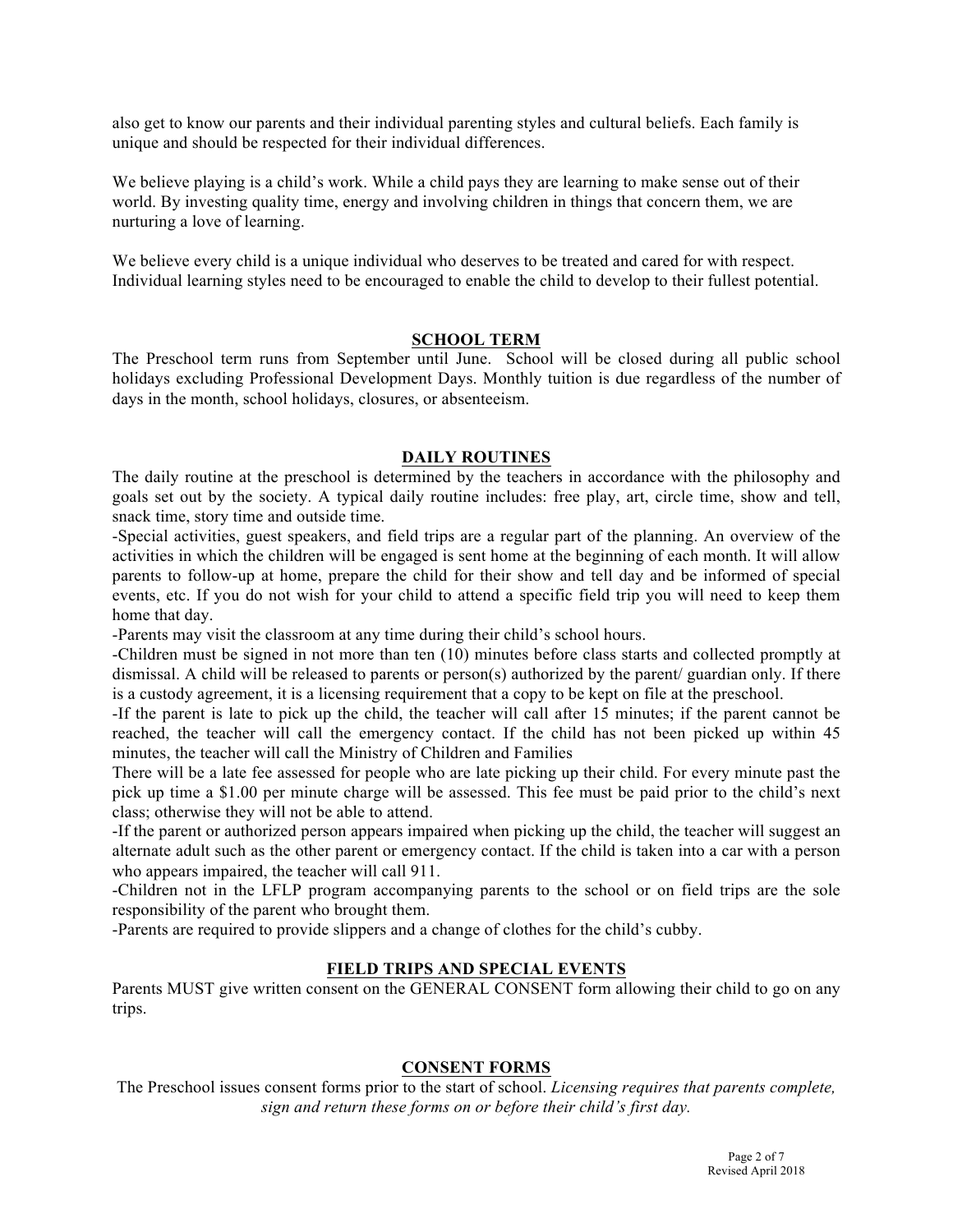The GENERAL CONSENT form lists persons authorized to collect the child and authorizes the child to go on trips etc.

The EMERGENCY-PERMISSION CARD and Child's CONFIDENTIAL REPORT contain information for teachers to familiarize themselves with each individual child.

These forms are collected at the ANNUAL GENERAL MEETING.

#### **TEACHERS**

The Preschool employs 2-3 qualified teachers per class and does not require parental duty days.

#### **AGE REQUIREMENT**

As per licensing, we are allowed to accept two children between the ages of 30-36 months per class; otherwise children must turn three before the first day of school.

#### **TOILET TRAINING**

A child should be toilet trained to attend Preschool, exceptions must be agreed on with the teachers.

# **HEALTH**

Consideration should be made for the protection and well being of all children and teachers at the Preschool.

*The Child should stay home if he/she seems unwell, has a temperature, cough, nausea, diarrhoea, or green or excessively runny nose.*

*SICKNESS –* Teachers must be informed if the child develops a communicable or contagious disease that the classmates may have been exposed to. If the child becomes ill during class, the teacher will contact parents. If parents are not available, the emergency contact will be called.

*ALLERGIES –*The parent must provide a comprehensive list of all allergies, including reactions.

*ASTHMA –* If a child has asthma the school must have a copy of the Lung Association 'Personal Action Plan' filled out by the parents \*this form is available from the teacher\*

*MEDICATION –* Parents must provide a letter from a physician and written instructions for administering medication to a child who requires regular medication at a particular time. Teachers are not prepared to administer "non-emergency" medication (antibiotics, Tylenol etc..) these "non-emergency" medications must be given by a parent.

*VACCINATIONS –* Parent must provide an updated copy of child's immunization record for our files. If you have chosen not to immunize your child, you will check the appropriate box on the child's confidential student information form and the teachers will advise you immediately upon learning of any serious illness or communicable disease. You will be advised to keep your child home; the time frame will be dependent on the nature of the illness/disease and recommendations from our local Health Unit. *CHANGES AT HOME –* Teachers should be kept apprised of events or changes of routine at home that might affect the child's behaviour.

*ABSENCE -* Parents should inform teachers if their child will be absent for any reason.

#### **CHILD ABUSE**

The teachers have a duty to report suspected child abuse. Child abuse can be physical, emotional, or sexual. It can be neglect or failure to provide basic needs. If a teacher suspects that there may be abuse, the situation will be reported to the child abuse hot line and the school's licensing officer.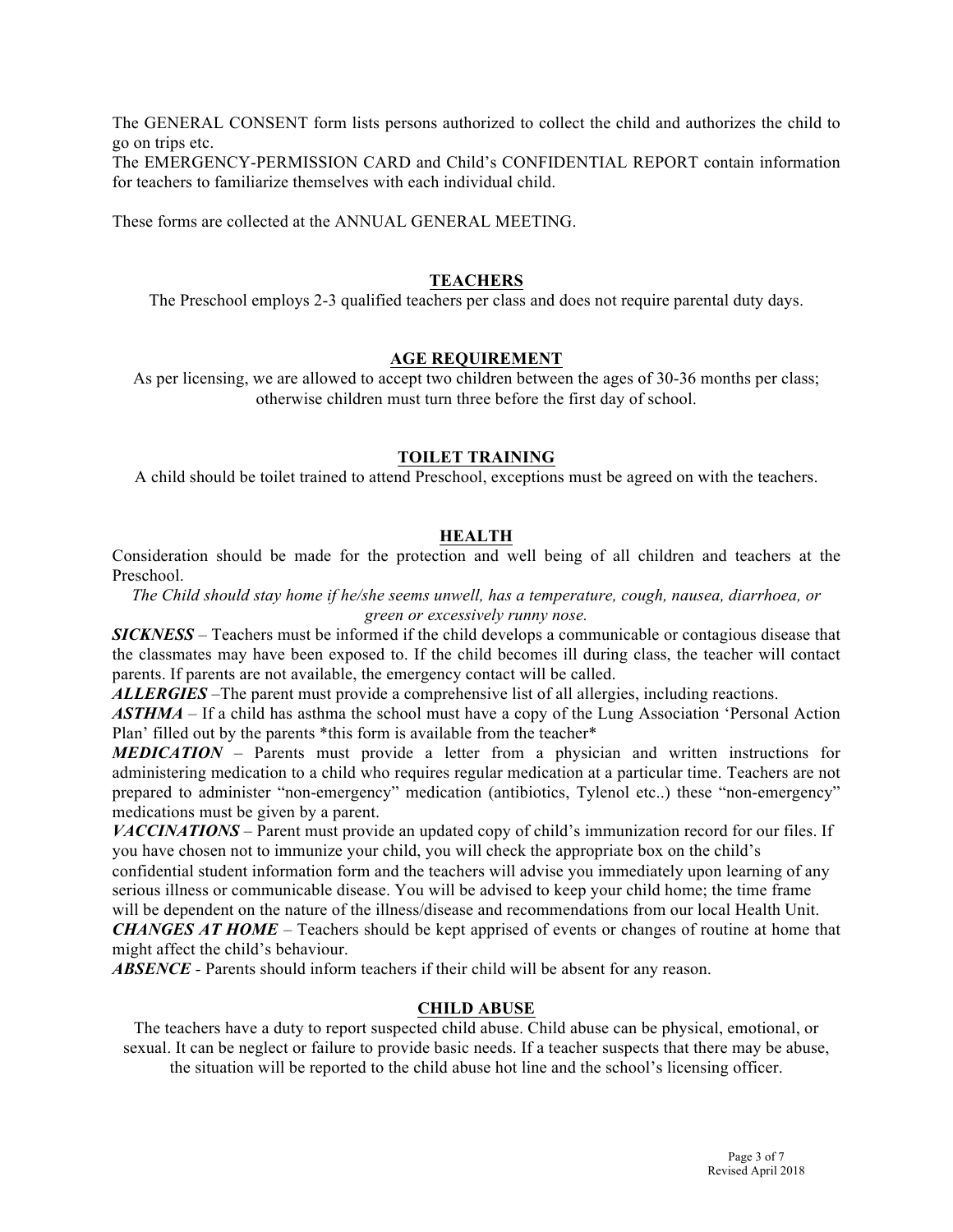#### **BEHAVIOR MANAGEMENT**

The purpose of behaviour management is to assist the child in developing self-control, self-confidence, self-discipline, and sensitivity to others. It is based on concern for the safety and well being of each child, and the need for children to feel good about themselves. Teachers will use their best judgement in dealing with conflicts and behaviour. Clear, consistent limits will be set. As a general guideline, when a youngster misbehaves, he/she will be reminded of the rules. A calm, relaxed approach will be followed in which the behaviour is the focus rather than the child. Whenever possible, attempts will be made either to divert the child from the conflict or encourage independent problem solving. Any form of behaviour management, which could harm a child in any way, physically or emotionally, is unacceptable for recurrent or 'unsolvable' problems; parents will be involved in efforts at finding resolution. In extreme circumstances (ie: persistent or highly irregular behaviour) the Board may be approached for resolution.

#### **SNACKS**

At the Preschool, children are assigned turns to provide snack for the entire class. It is the parents' responsibility to switch dates with other parents when necessary. Water is provided. Please note that due to the severity of reactions, we are a **nut-free** school.

When supplying snacks for your child's class, please note that we can only serve items with an ingredient list that come in their original containers. As per licensing, we are unable to serve homemade goods of any kind. The teachers prep all snacks, including fresh fruit and vegetables, cheese, etc., at the school.

#### **VOLUNTEERS**

Parental involvement is very important in the operation of the Preschool. Extra help is always needed for special outings and party days, and also for prepping special crafts and activities. Parents are encouraged to be involved to enhance their child's early learning years.

*Class Representatives:* Each class requires a parent volunteer who will be involved in collecting fund raising as required, and who will assist teachers in contacting parents when necessary (for field trips, reminders, special events etc.), and special agreed-on activities (such as compiling a year-end scrapbook of the children's artwork).

*Maintenance Representative:* A parent volunteer who is available to help in minor repairs. Class Reps will arrange for volunteer parents to assist when necessary and arrange to contract out work that is approved by the Board.

*Gardening Volunteer:* A parent volunteer willing to help with basic garden maintenance, especially over school breaks.

#### **FUNDRAISING**

Fund Raising is an integral part of maintaining the Preschool. Funds raised by the parents go towards; toys, books, craft supplies, and all educational tools needed to provide the best program for your children. Mandatory fundraising may be implemented for any given school year at the discretion of the Board depending on the budget restraints for that year. "Mandatory" means that each family is required to sell their allotted amount or they will be responsible to reimburse the society the profit the society would have received from the sale of such items. All other fundraising events are optional, but parent participation is highly encouraged. The reason for mandatory fundraising is to make it fair for all parents. The fundraising fee, if mandated, will be prorated for those families entering after September. If you have any fundraising ideas, please submit them to the Fund Raising Community.

\*\*Note\*\*

As of the 2012/2013 school year, the Learning for Little People Board of Directors recommended that we waive the mandatory fundraising fee. This decision will run on a trial basis with the hope that it will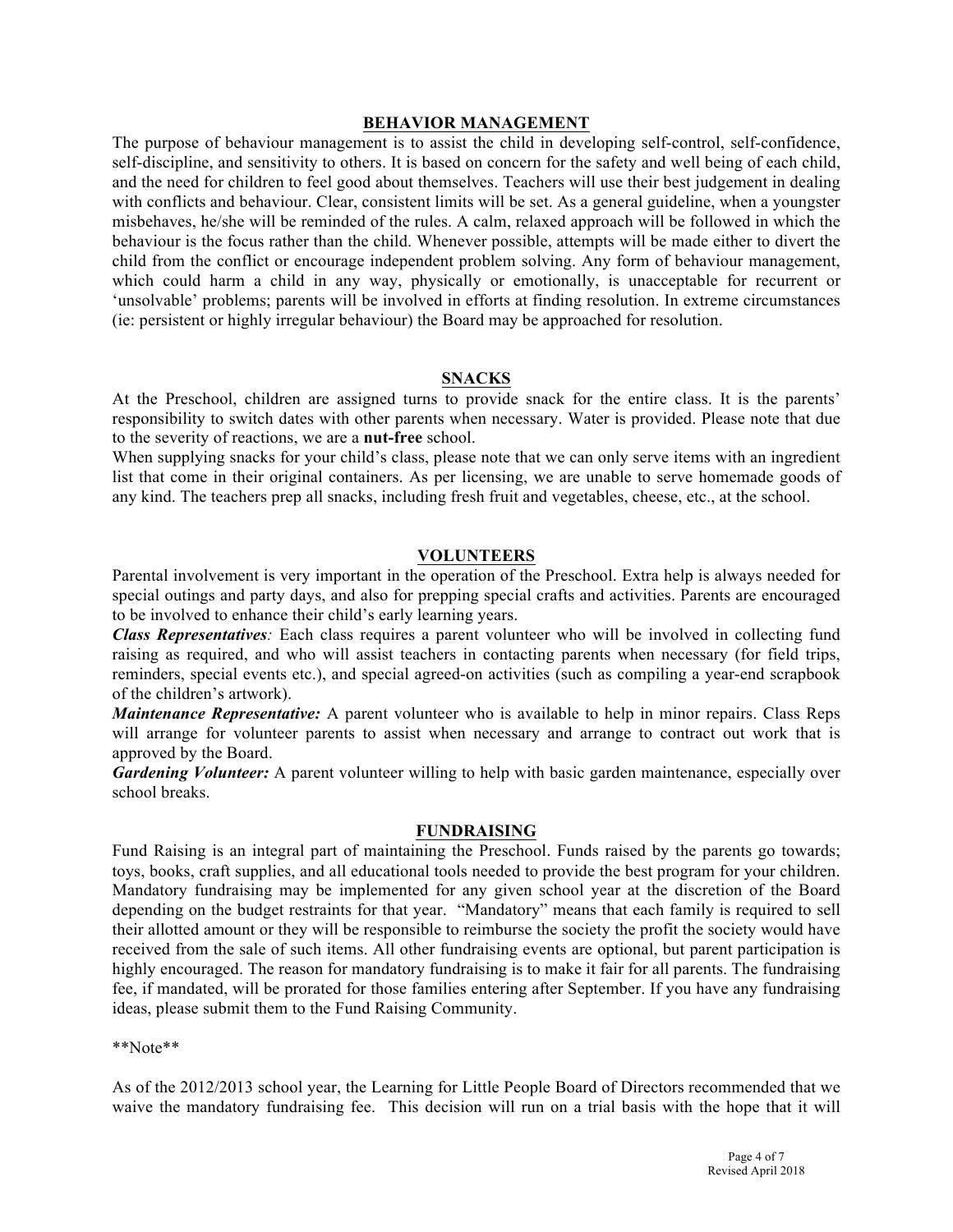encourage families to be involved in our various fundraising opportunities without the added pressure of having a mandatory monetary goal. Our intent is to put the "fun" back into fundraising and help build stronger bonds within our preschool community, rather than creating work. Your support on this trial run is much appreciated and will make this venture an ongoing success.

Our Fundraising Director is working in conjunction with the Board to come up with some fresh ideas for fundraising over the next year. We are open to any and all suggestions you may have and would like to encourage you to send your ideas via e-mail to lflppreschool@gmail.com Attn.: Fundraising Director.

# **PRE-REGISTRAION (WAIT LIST)**

Pre-registration can be done by emailing the Registrar at:  $lf1$ flppreschool $@g$ gmail.com.

The Registrar maintains a wait-list and we recommend pre-registering early, as families will be contacted for registration in the order they were added to the list. This does not guarantee placement in a specific class, spaces are filled from the list on a first-come basis.

# **REGISTRATION**

Registration placement for the upcoming fall term begins in the spring (March/April). Registration forms and "Policy Summary for Parents" are e-mailed out at this time. Advance registration is offered to members in good standing whose children are currently enrolled with the school. Vacancies are then filled from the wait list on a first-come basis, determined by the original date of pre-registration.

*Fees:* Fees consist of a non-refundable registration fee and monthly tuition fees.

*Registration Fee:* There is a \$40 non-refundable registration fee (\$35 enrolment and \$5 annual membership). This fee must be paid at the time of registration. For additional siblings, parents may pay \$35 per child. An optional membership for \$5 may then be purchased. One vote is allowed per membership. When the child is placed, the registration fee is accepted and parents are notified of their child's placement. Parents will also receive notification of the date and location of the ANNUAL GENERAL MEETING. If a child cannot be placed, your registration fee will be returned.

*Monthly Tuition Fees:* Tuition fees are to be paid by Pre-Authorized Debit on the first of each month September-June. Once your child is placed, the required PAD agreement form will be emailed. This form will be collected at the ANNUAL GENERAL MEETING.

*NSF Fees and Outstanding Tuition:* There is a \$25 penalty for the first NSF transaction, \$50 for the second, and after the second NSF, all other payments will be in guaranteed funds; cash or certified cheque. NSF charges and tuition in question must be received before your child is allowed to resume classes.

*Withdrawals:* Should parents wish to withdraw their child from the preschool, one month's written notice must be given to the registrar before the first of the month. A reason for withdrawal is appreciated but not required. If the 30 days notice extends into another month, tuition for that month will be pro-rated to reflect the notice.

# **STARTING THE SCHOOL YEAR**

The first days of school are on a *Gradual Entry* basis. In mid-August, parents will receive a newsletter that will inform them of their child's hours for his/her first days at school and the date/time of the parent orientation meeting. It will also list the new Board of Directors, Teacher Profiles, School Calendar, and other information pertinent to the class in which their child is registered.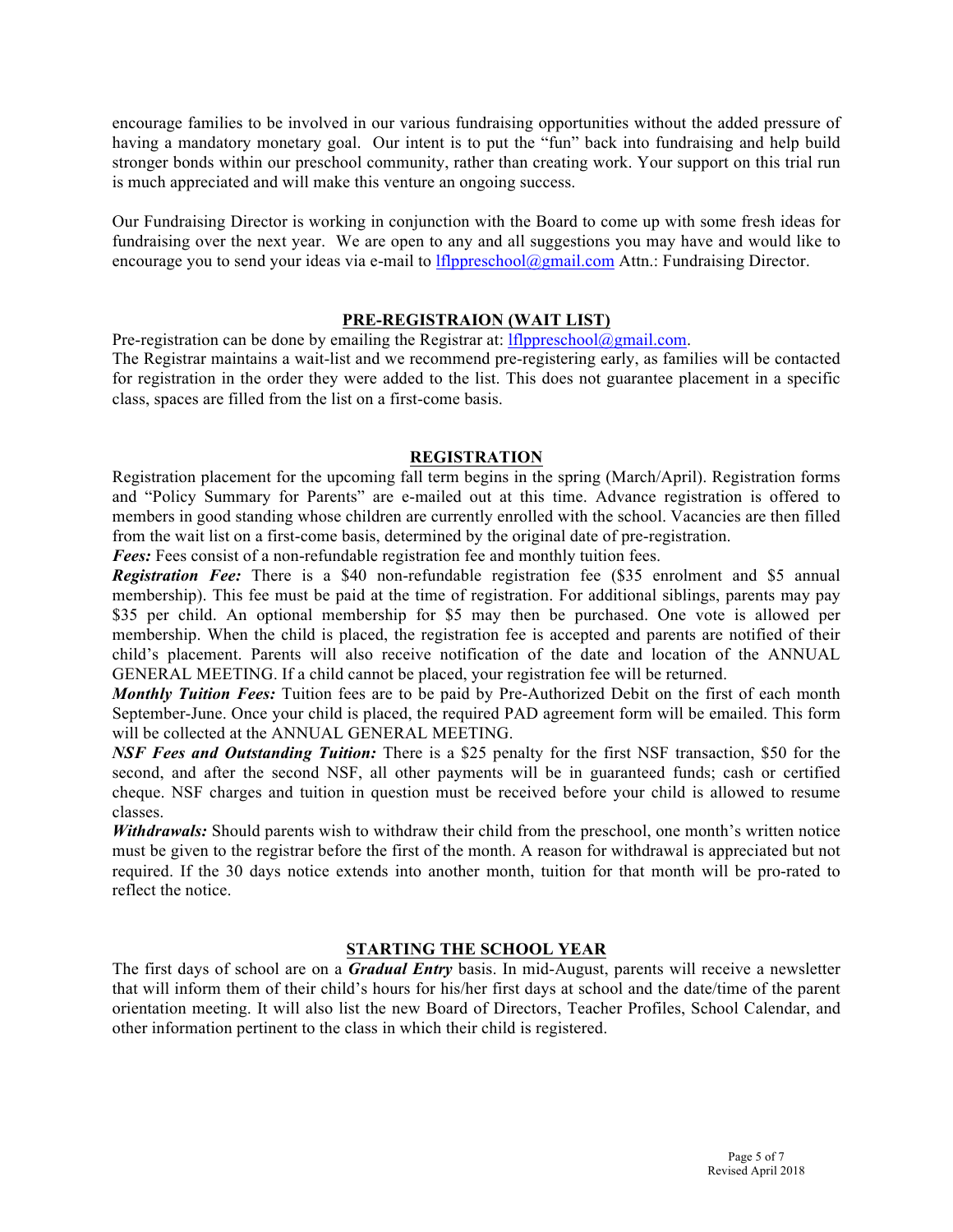#### **ANNUAL GENERAL MEETING**

It is **mandatory** for parents to attend the Annual General Meeting, which is usually in June. Attendance at any Extraordinary General Meeting called by the Board would also be mandatory. At the Annual General Meeting, parents are encouraged to make nominations, let their name stand for nominations, and vote for positions on the Board of Directors. This meeting serves to inform parents of the past year's business and all business pertaining to the upcoming school year. Questions and comments are welcomed. The PAD agreement, Student Information Form, Child's Confidential Report and Emergency-Permission Card are collected. This completes the registration process. Parents unable to attend with legitimate reason must contact the Registrar at: lflppreschool@gmail.com for further instructions.

#### **VIEWING THE SCHOOL**

The Society will hold an Open House in the spring if deemed necessary by the Board, based on spaces available after registration from the waitlist(s). Teachers and Board Members will be pleased to speak with parents and answer any questions. The Registrar will be present to receive registrations. Parents will be responsible for the supervision of their children at this time.

Under special circumstances (ie - mid-year registration or in the event an open house is not held) a parent may request a viewing of the school. The teacher will arrange an appropriate date and time. The parent will be expected to maintain close supervision of their child at all times. If visiting during class times, a teacher must maintain quality supervision of their class; therefore it is necessary that all comments and questions be saved until the class is dismissed.

# **PARENT RESPONSIBILITIES: SUMMARY**

The following is a summary of Parents' responsibilities to the Preschool

- To attend the AGM in June
- To attend Orientation in September
- To take part in fundraising activities as set out by the Board
- To assure their child is toilet trained prior to the start of school
- To provide slippers and a change of clothes for their child's cubby
- To assure their child is accompanied to the school and collected by a responsible adult
- To sign their child in not more than 10 minutes before class start
- To collect their child promptly when class is dismissed, otherwise a \$1/minute late fee will be assessed as detailed in the Daily Routines Section of this handbook
- To advise teachers or their child's allergies
- To keep their child home if there is any question of illness.
- To inform teachers of any event or change of routine at home which might affect their child's behaviour
- To inform teachers if child is absent for any reason
- If available, to volunteer for special days, field trips and fun days
- If available, to visit the classroom whether planned or spontaneous \*siblings would be discouraged\*
- To inform the Registrar and teachers of all changes to contact information (phone numbers, email address, etc.)

# **TEACHER REVIEWS**

The Teacher Liaison and Manager will be responsible for conducting yearly reviews. Teachers are asked to evaluate themselves and set goals for the upcoming year